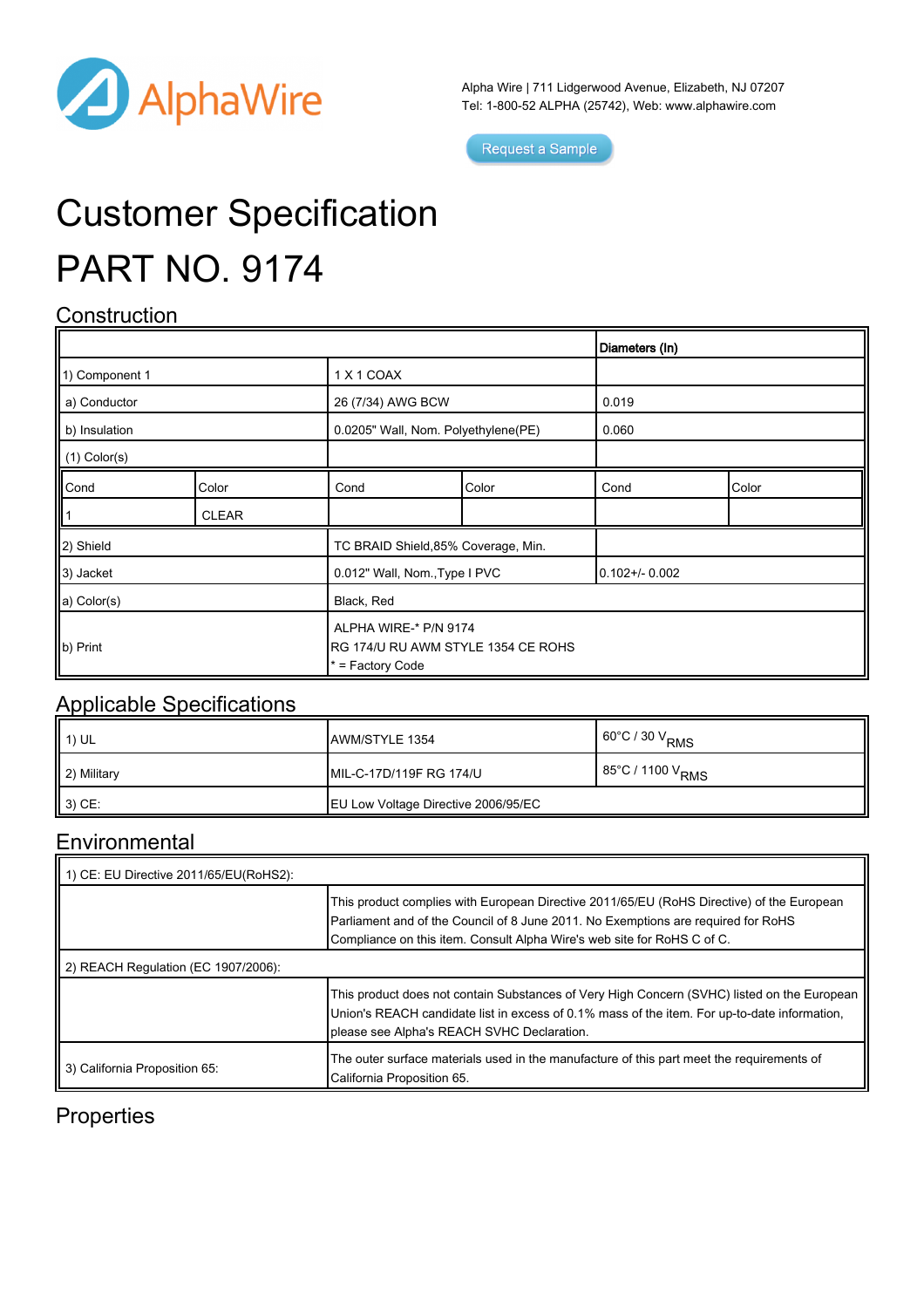| Physical & Mechanical Properties |                                 |  |  |
|----------------------------------|---------------------------------|--|--|
| 1) Temperature Range             | -40 to 80 $^{\circ}$ C          |  |  |
| 2) Bend Radius                   | 10X Cable Diameter              |  |  |
| 3) Pull Tension                  | 3.9 Lbs, Maximum                |  |  |
| <b>Electrical Properties</b>     | (For Engineering purposes only) |  |  |
| 1) Voltage Rating                | 1100 V <sub>RMS</sub>           |  |  |
| 2) Characteristic Impedance      | $50 \Omega +12$                 |  |  |
| 3) Ground Capacitance            | 30.8 pf/ft @1 kHz, Nominal      |  |  |
| 4) Velocity of Propagation       | 66 %                            |  |  |
| 5) Conductor DCR                 | 96.7 Ω/1000ft @20°C, Nominal    |  |  |
| 6) OA Shield DCR                 | 11.8 Ω/1000ft @20°C, Nominal    |  |  |
| 7) Voltage Withstanding          | 4.5 kV, Minimum                 |  |  |
| 8) Corona Extinction             | 1.5 kV, Minimum                 |  |  |
| 9) SRL                           | 20 db, Minimum                  |  |  |
| 10) Attenuation, Max dB/100ft    | 6 @ 50 MHz                      |  |  |
|                                  | 48 @ 1 GHz                      |  |  |

#### **Other**

| Packaging                                                                              | Flange x Traverse x Barrel (inches)         |  |
|----------------------------------------------------------------------------------------|---------------------------------------------|--|
| a) 1200 FT                                                                             | 12 x 4.5 x 3.5 Continuous length            |  |
| b) 1000 FT                                                                             | $6.5 \times 6 \times 1.9$ Continuous length |  |
| c) 500 FT                                                                              | $6.5 \times 4 \times 2.5$ Continuous length |  |
| d) 100 FT                                                                              | 3.5 x 3 x 1.125 Continuous length           |  |
|                                                                                        | [Spool dimensions may vary slightly]        |  |
| <b>Il Notes:</b>                                                                       |                                             |  |
| a) Red Jacket and 1200 ft. Put-Up availbile by special order only, minimums may apply. |                                             |  |

[www.alphawire.com](http://www.alphawire.com)

Alpha Wire | 711 Lidgerwood Avenue, Elizabeth, NJ 07207 Tel: 1-800-52 ALPHA (25742)

Although Alpha Wire ("Alpha") makes every reasonable effort to ensure their accuracy at the time of publication, information and specifications described herein are subject to errors or omissions and to changes without notice, and the listing of such information and specifications does not ensure product availability.

Alpha provides the information and specifications herein on an "AS IS" basis, with no representations or warranties, whether express, statutory or implied. In no event will Alpha be liable for any damages (including consequential, indirect, incidental, special, punitive, or exemplary) whatsoever, even if Alpha had been advised of the possibility of such damages, whether in an action under contract, negligence or any other theory, arising out of or in connection with the use, or inability to use, the information or specifications described herein.

#### ALPHA WIRE - CONFIDENTIAL AND PROPRIETARY

Notice to persons receiving this document and/or technical information. This document is confidential and is the exclusive property of ALPHA WIRE, and is merely on loan and subject to recall by ALPHA WIRE at any time. By taking possession of this document, the recipient acknowledges and agrees that this document cannot be used in any manner adverse to the interests of ALPHA WIRE, and that no portion of this document may be copied or otherwise reproduced without the prior written consent of ALPHA WIRE. In the case of conflicting contractual provisions, this notice shall govern the status of this document. ©2013 ALPHA WIRE - all rights reserved.